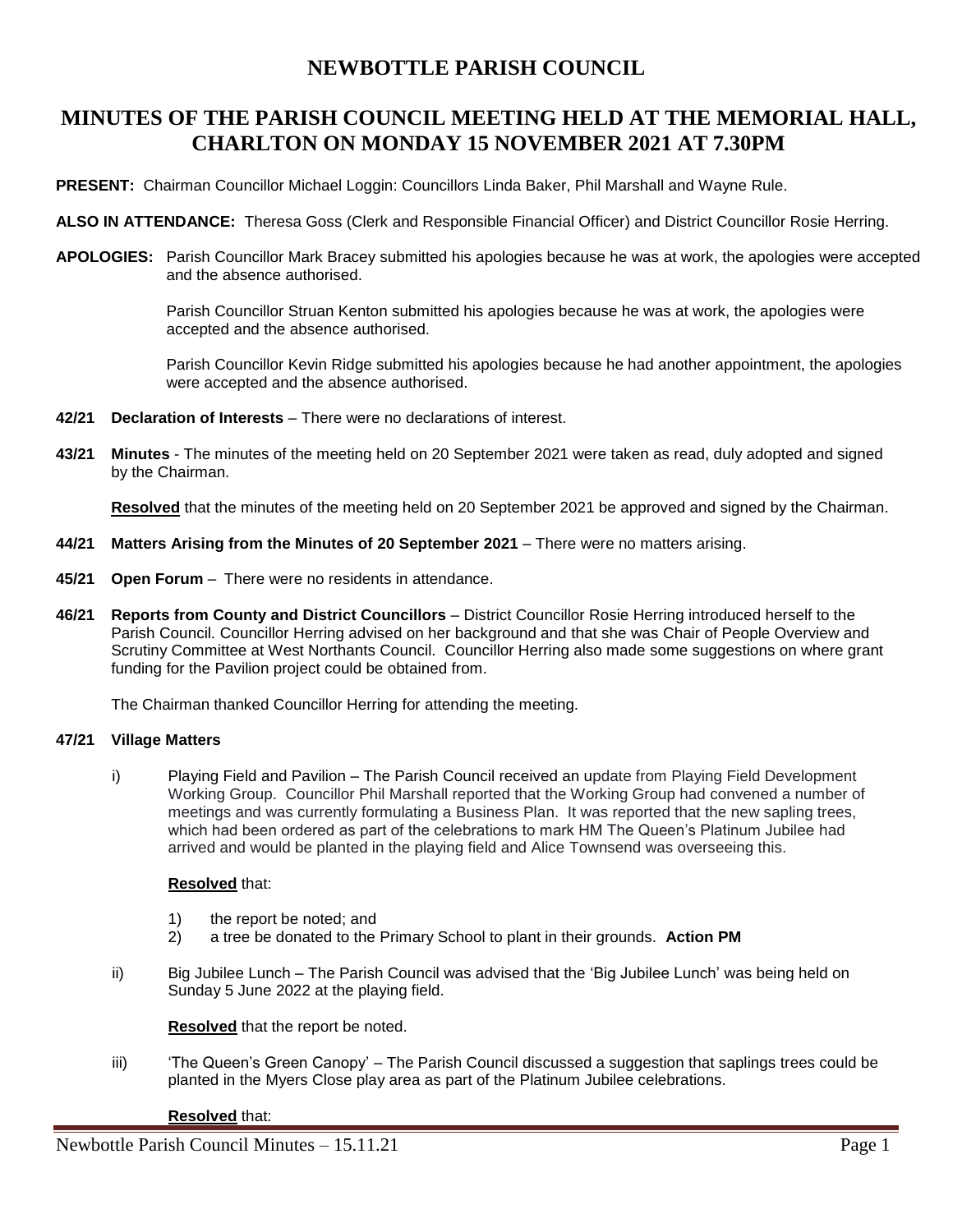# **NEWBOTTLE PARISH COUNCIL**

- 1) the resident who made the suggestion be asked to establish the land ownership and the views of residents in the area and this be reported back to the Parish Council to considered, before a decision is made; and **Action TG**
- 2) a note be included in The Link asking residents if they had any other suggested sites where the trees could be located. **Action TG**
- iv) Street Lighting Prior to the meeting, the Parish Council received an update on the street lighting review from Councillors Kevin Ridge. Councillor Ridge had reviewed the street lighting and contacted Eon for an amended quote and Councillor Wayne Rule gave the Parish Council a verbal update on a site meeting.

**Resolved** that the report be noted.

### **48/21 Parish Council Matters**

i) Protocol for Marking the Death of a Senior Figure – The Parish Council discussed the arrangements in place for marking the death of a senior figure and the Clerk reported that she had been liaising with the PCC.

**Resolved** that the report be noted.

ii) Training – The Chairman reminded Councillors about the Parish Council's training policy and the need to undertake training courses.

**Resolved** that the report be noted.

#### **49/21 Planning**

- i) **Resolved** that, it be noted that, since the last meeting, the Parish Council had considered the following planning applications and works to trees, which had been submitted to South Northamptonshire Council: None
- ii) **Resolved** that, it be noted that, since the last meeting, the following planning application had been determined by South Northamptonshire Council's Planning Committee/Planning Officers. Committee/Planning Officers:

WNS/2021/0625/MAF Colready Farm Farthinghoe Road Charlton Erection of 2 No. livestock buildings with associated Approval 06/10/2021 feed bins, hardstandings, manure midden, dirty water, tank and drainage attenuation pond Approval

### **50/21 Finance**

i) Parish Council Income and Approval of Accounts for Payment - The Clerk submitted to the Parish Council, the income since the last meeting and the accounts to be paid.

**Recommended** that the income be noted and the following be approved for payment:

| Theresa Goss - Salary and expenses for November and December<br>2021 |         |
|----------------------------------------------------------------------|---------|
| HMRC - Payments for November and December 2021                       |         |
| Eon - Electricity Account                                            | £634.56 |
| Theresa Goss - Book of Condolence, pens, tablecloth and frame        | £57.86  |
| Theresa Goss - Official image of HM The Queen                        | £92.40  |
| Pixel Concepts - Annual Web Site Hosting                             | £178.80 |
| S Cochrane - Cleaning Road Signs                                     | £60.00  |